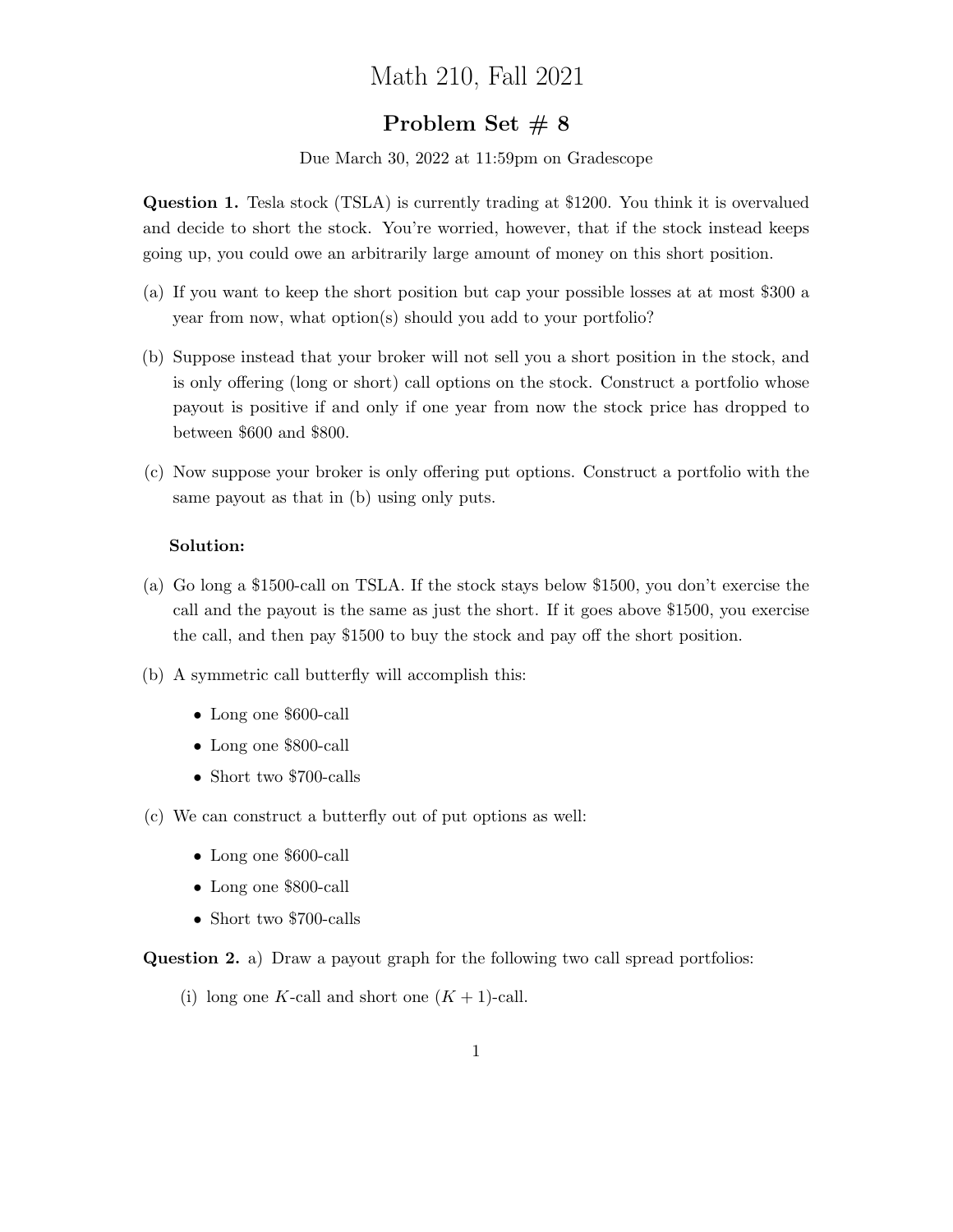- (ii) long two K-calls and short two  $(K + .5)$ -calls.
- b) A digital call with strike price K and maturity T pays out 1 if  $S_T \ge K$  and 0 if  $S_T < K$ . By constructing a series of portfolios of call spreads and taking limits, prove that the price at time t of a digital all, with strike  $K^*$  and payout 1, is given by

$$
-\frac{\partial}{\partial K}C_K(t,T)\big|_{K^*},
$$

where  $\big|_{K^*}$  means the function is evaluated at  $K = K^*$ . Hint: recall the limit definition of the derivative from Calc I.

- c) A digital put with strike price K and maturity T pays out 1 if  $S_T \le K$  and 0 if  $S_T > K$ . Write down the equivalent formula for a digital put option in terms of put prices.
- d) By examining the payout profile, derive a put-call parity relationship for the digital call and digital put.





(b) More generally, we can consider the sequence of call spread portfolios where portfolio  $n$ consists of long n K calls and short n  $(K + \frac{1}{n})$  $\frac{1}{n}$ )-calls. As  $n \to \infty$ , the payout of these portfolios approaches that of a digital call: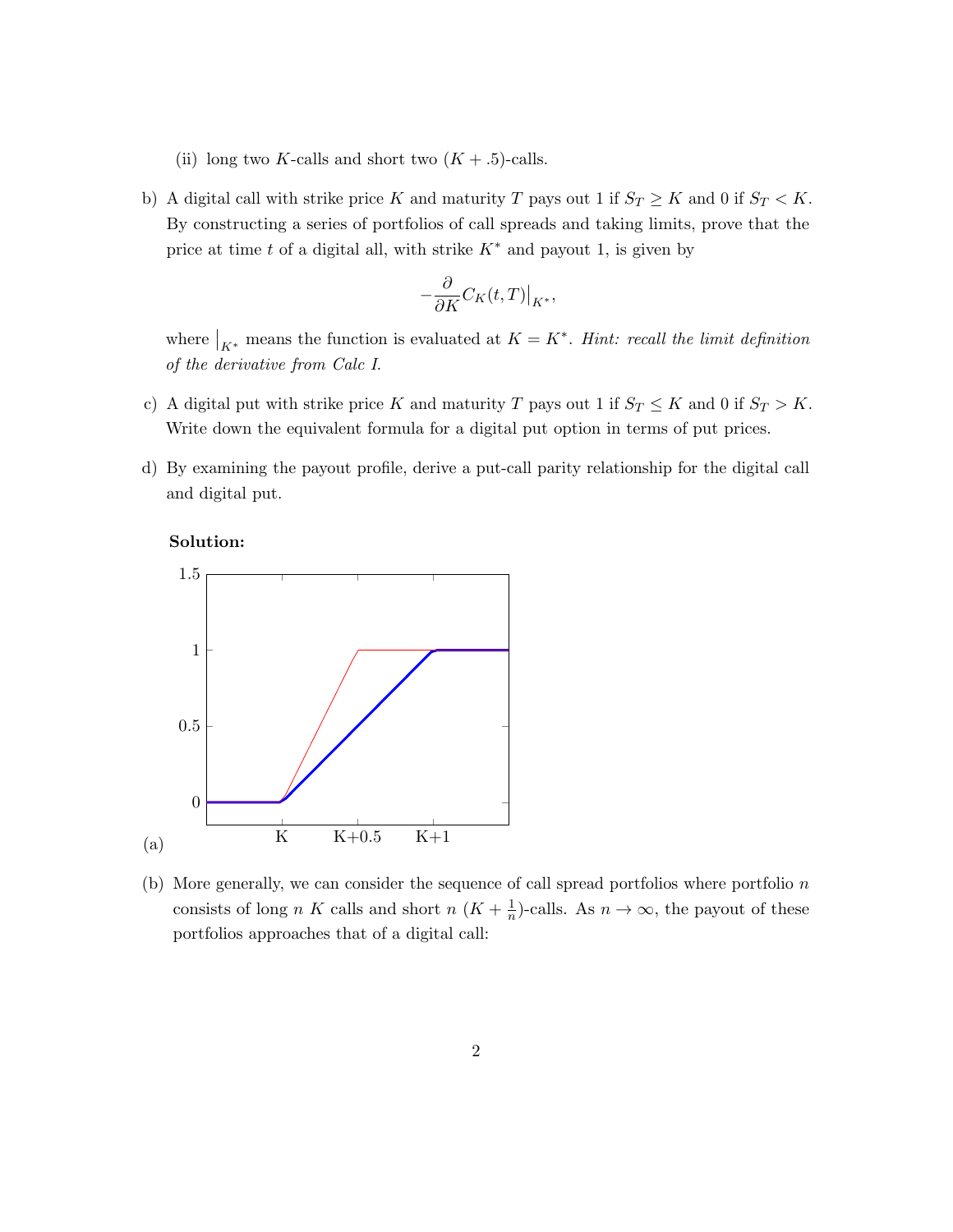

In math terms, taking the limit of the payout of these portfolios,

$$
\lim_{n \to \infty} n \left( C_K(t, T) - C_{K + \frac{1}{n}}(t, T) \right) = \text{ the price of a digital call.}
$$

Letting  $h=\frac{1}{n}$  $\frac{1}{n}$ ,

$$
\lim_{n \to \infty} n \left( C_K(t, T) - C_{K + \frac{1}{n}}(t, T) \right) = \lim_{h \to 0} \frac{C_K(t, T) - C_{K + h}(t, T)}{h}
$$

$$
= - \lim_{h \to 0} \frac{C_{K + h}(t, T) - C_K(t, T)}{h} = - \frac{\partial}{\partial K} C_K(t, T)|_{K^*}.
$$

(c) For puts, we can approximate a digital put using portfolios of the form short  $n K$  puts, and long  $n(K+\frac{1}{n})$  $\frac{1}{n}$ ). Note that the long and short strike price are switched from above. This switch means that we can derive the same relationship like in  $(b)$ , except without the negative sign. The price of a digital put is then

$$
\frac{\partial}{\partial K} P_K(t, T)|_{K^*}
$$

(d) Put-Call parity says  $C_K(t,T) - P_K(t,T) = V_K(t,T)$ . Change the sign of both sides to get  $-C_K(t,T) + P_K(t,T) = -V_K(t,T)$ . Take the K derivative of both sides, and use (b) and (c) above:

(digital K-call price) + (digital K-put price) = 
$$
-\frac{\partial}{\partial K}V_K(t,T)|_K
$$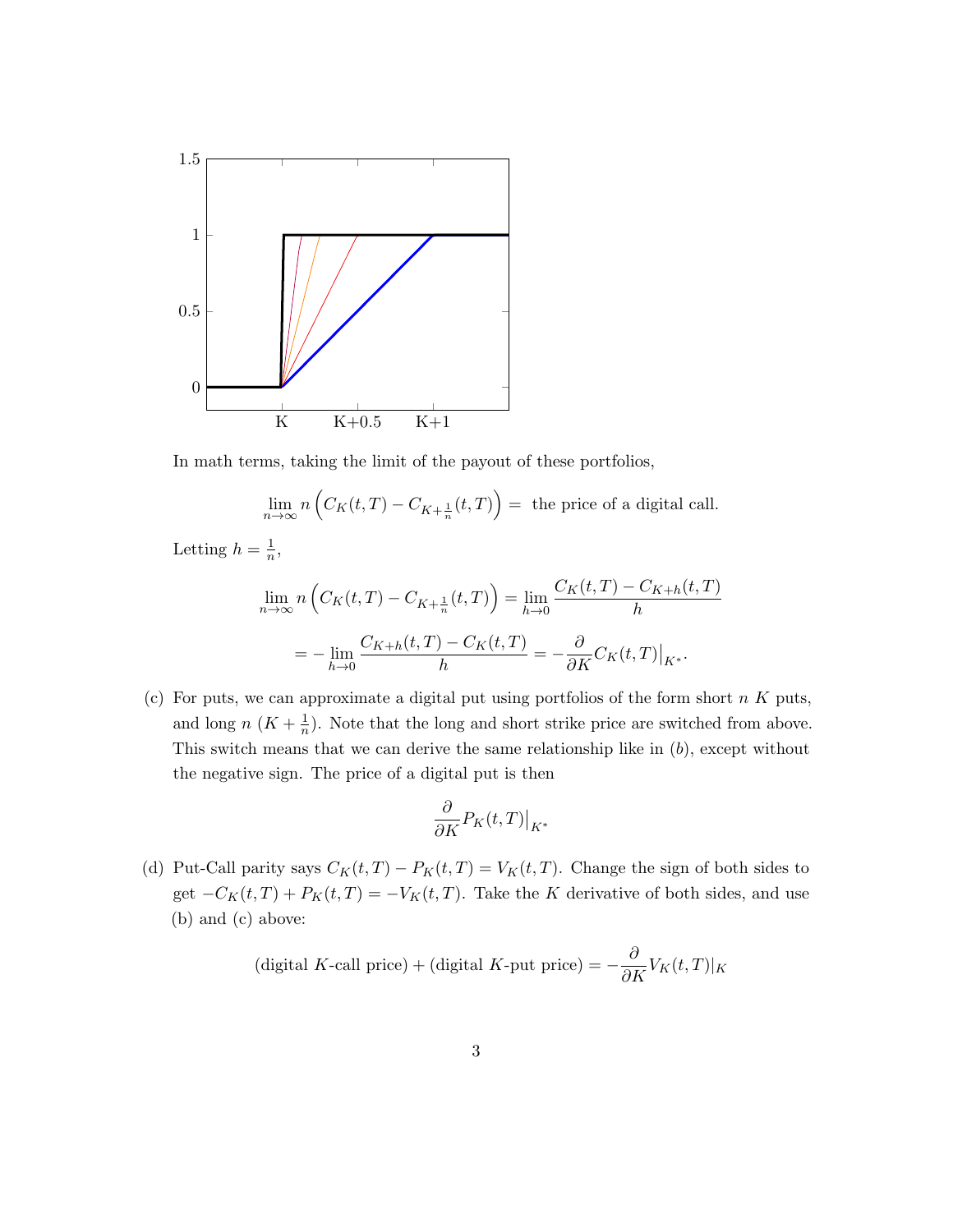Recall that  $V_K(t,T) = (F(t,T) - K)Z(t,T)$ . The K derivative is  $-Z(t,T)$ , since the forward price is a constant independent of  $K$ . The relation we get is

(digital K-call price) + (digital K-put price) =  $Z(t,T)$ .

There is alternatively a much easier way to see this: If you have a portfolio long one digital K-call and long one digital K-put, it pays out 1 if  $S_T$  is below K, and 1 if  $S_T$ is above K. (We can ignore what happens if  $S_T = K$ , since the odds of this are very small.) A guaranteed payout of 1 at time  $T$  is the same as a ZCB with maturity  $T$ .

Remark 1. Like for regular calls, the price of a digital call decreases as the strike price increases. Using (b), this means that the second K-derivative of  $C<sub>K</sub>(t, T)$  is positive, that is,  $C_K(t,T)$  is a concave up function of K. We proved this a different way in class using a call butterfly; here's a calculus proof that says the same thing.

Similarly, since a digital put price increases as the strike price increases,  $P_K(t,T)$  is also concave up.

Question 3. We showed in class that the price at time  $t \leq T$  of a K call on a stock paying no dividends satisfies

$$
C_K(t,T) \ge \max(S_t - KZ(t,T), 0).
$$

a) Use the above bound to prove that if  $t \leq T_1 \leq T_2$ ,

$$
C_K(t, T_2) \ge C_K(t, T_1).
$$

b) Does the same hold for puts? That is, prove or find a counterexample to the statement

$$
P_K(t, T_2) \ge P_K(t, T_1) \text{ for } t \le T_1 \le T_2.
$$

## Solution:

(a) At time  $T_1$ , we know that  $C_K(T_1, T_1) = (S_{T_1} - K)^+$ . From part (a),

$$
C_K(T_1, T_2) \ge \max(S_{T_1} - KZ(T_1, T_2), 0) \ge \max(S_{T_1} - K, 0) = C_K(T_1, T_1),
$$

Since  $Z(T_1, T_2) \leq 1$ . Then by monotonicity,  $C_K(t, T_2) \geq C_K(t, T_1)$  for any  $t \leq T_1$ .